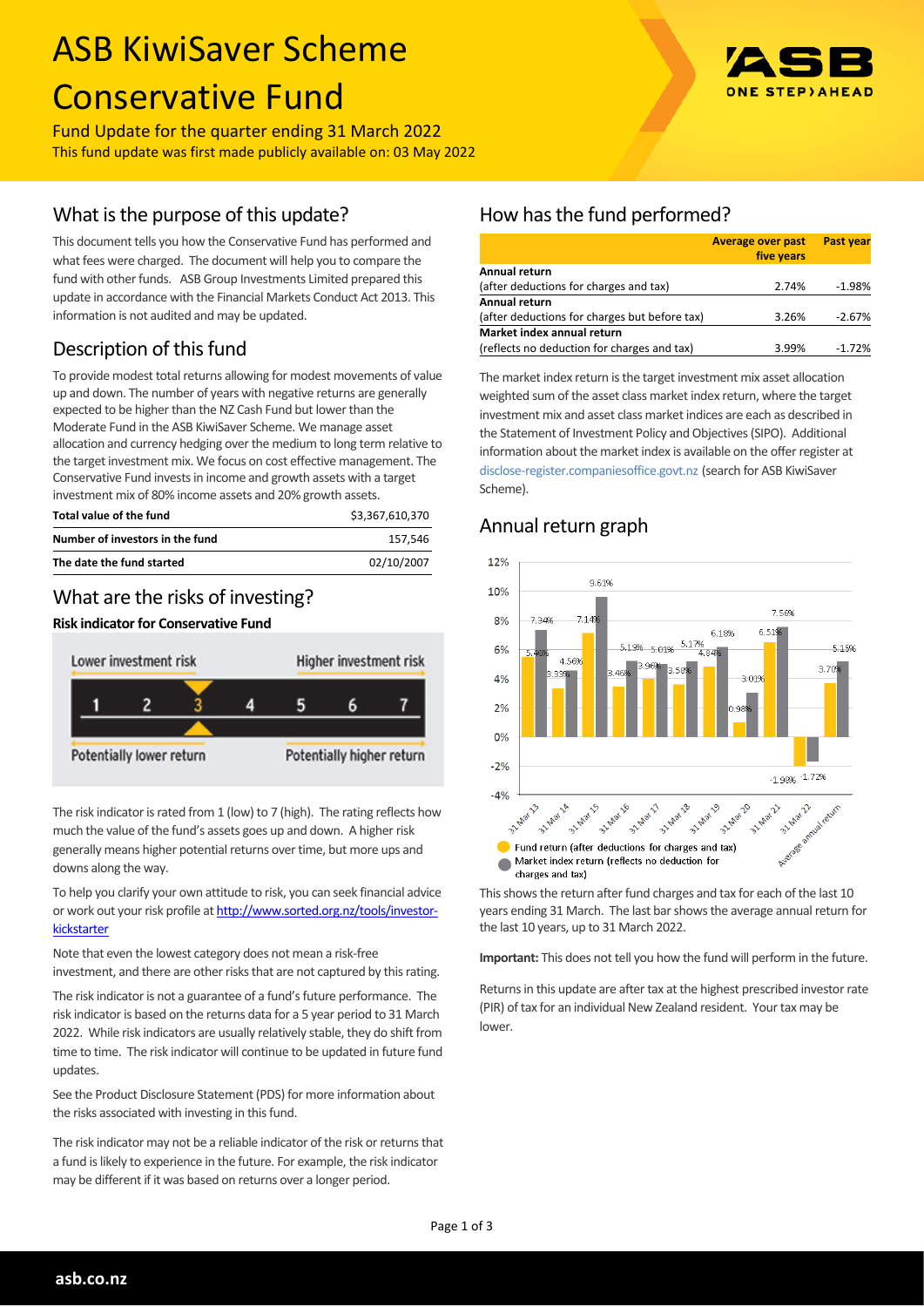## What fees are investors charged?

Investors in the Conservative Fund are charged fund charges. In the year to 31 March 2021 these were:

|                                             | % of net asset value       |
|---------------------------------------------|----------------------------|
| Total fund charges <sup>1</sup>             | 0.40%                      |
| Which are made up of:                       |                            |
| Total management and administration charges | 0.40%                      |
| Including:                                  |                            |
| Manager's basic fee                         | 0.40%                      |
| Other management and administration charges | 0.00%                      |
| <b>Total performance-based fees</b>         | 0.00%                      |
| Other charges                               | Dollar amount per investor |
| Membership fees <sup>2</sup>                | \$30.00                    |

*<sup>1</sup>Currently no GST or other tax is payable on the fees.*

*<sup>2</sup>The membership fee was removed from 28 September 2021. Prior to its removal it was charged at \$2.50 per month, in arrears.*

Investors may also be charged individual action fees for specific actions or decisions (for example, for withdrawing from or switching funds). These fees are not currently charged for the fund.

Small differences in fees and charges can have a big impact on your investment over the long term.

## Example of how this applies to an investor

Jason had \$10,000 in the fund at the start of the year and did not make any further contributions. At the end of the year, Jason incurred a loss after fund charges were deducted of \$-198.00 (that is -1.98% of his initial \$10,000). Jason also paid \$30.00 in other charges. This gives Jason a total loss after tax of \$-228.00 for the year.

## What does the fund invest in?

#### **Actual investment mix**

This shows the types of assets that the fund invests in.



#### **Target investment mix**

This shows the mix of assets that the fund generally intends to invest in.

| Cash and cash equivalents    | 15.00% |
|------------------------------|--------|
| New Zealand fixed interest   | 28.50% |
| International fixed interest | 36.50% |
| Australasian equities        | 7.50%  |
| International equities       | 12.50% |
| Listed property              | 0.00%  |
| Unlisted property            | 0.00%  |
| Commodities                  | 0.00%  |
| Other                        | 0.00%  |
|                              |        |

#### **Currency hedging**

As at 31 March 2022 the fund's exposure to assets denominated in foreign currencies was 50%, of which 80% was hedged. This means the fund's unhedged foreign currency exposure was 10% of the net asset value of the fund. More information on our currency hedging policy can be found in the SIPO on the offer register at disclose-register.companiesoffice.govt.nz (search for ASB KiwiSaver Scheme).